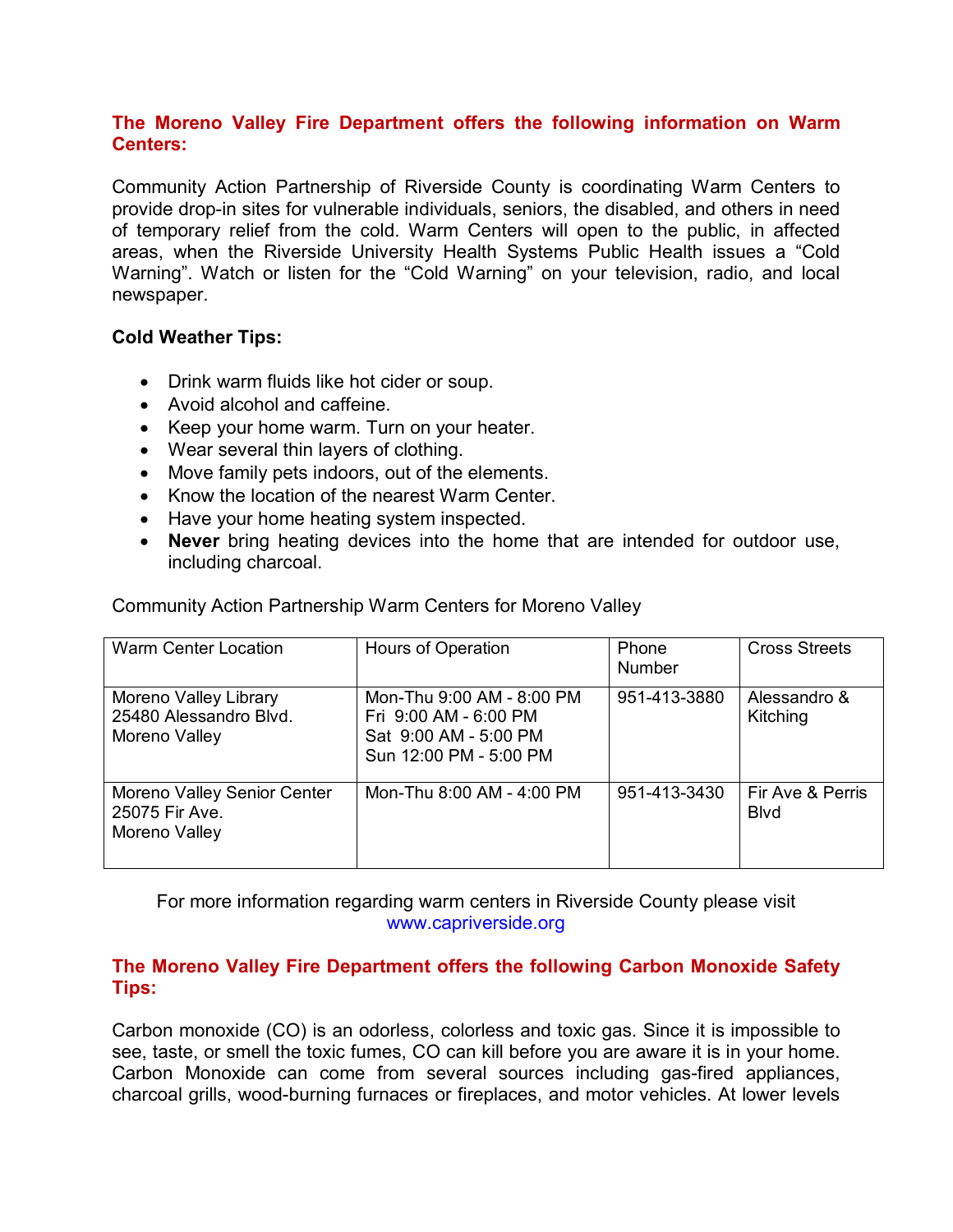of exposure, CO causes mild effects that are often mistaken for the flu. These symptoms include headaches, dizziness, disorientation, nausea, and fatigue. The effects of CO exposure can vary greatly from person to person depending on age, overall health, and the concentration and length of exposure. You can protect yourself and your family by following a few easy steps:

- Install at least one CO alarm, with an audible warning signal evaluated by a nationally recognized laboratory, near sleeping areas and outside individual bedrooms. CO alarms measure levels of the gas over time and are designed to sound an alarm before an average, healthy adult would experience symptoms.
- Have your heating system, water heater, and any other gas, oil or coal burning appliances serviced by a qualified technician every year.
- Don't use your range or oven to help heat your home and never use a charcoal grill or hibachi in your home or garage.
- Never keep a car running in a garage. Even if the garage door is open, normal circulation will not provide enough fresh air to reliably prevent a dangerous buildup of CO.

## **The Moreno Valley Fire Department offers the following tips to prevent scalds and burn accidents:**

Each year, more than 100,000 children 14 and under are treated for burn injuries. The leading causes of burn injuries in young children are hot liquids and steam. It is important to be aware that your house is full of common things that can burn your child. National Burn Awareness Week is observed the first full week in February, and is the perfect calendar observance to focus on preventing fires and protecting children.

The following tips can help reduce the risks of burn accidents:

#### **Reduce water temperature**

- Set the hot water heater to 120 degrees. If you rent, ask your landlord to do it.
- Consider putting anti-scald devices on faucets. A child's skin burns at lower temperatures and more quickly than adult skin.

## **Establish a "Kid-Free Zone"**

• Make the stove area a "Kid- Free Zone" (3 feet is a good distance). Mark it on the floor with bright tape so your child knows the danger zone.

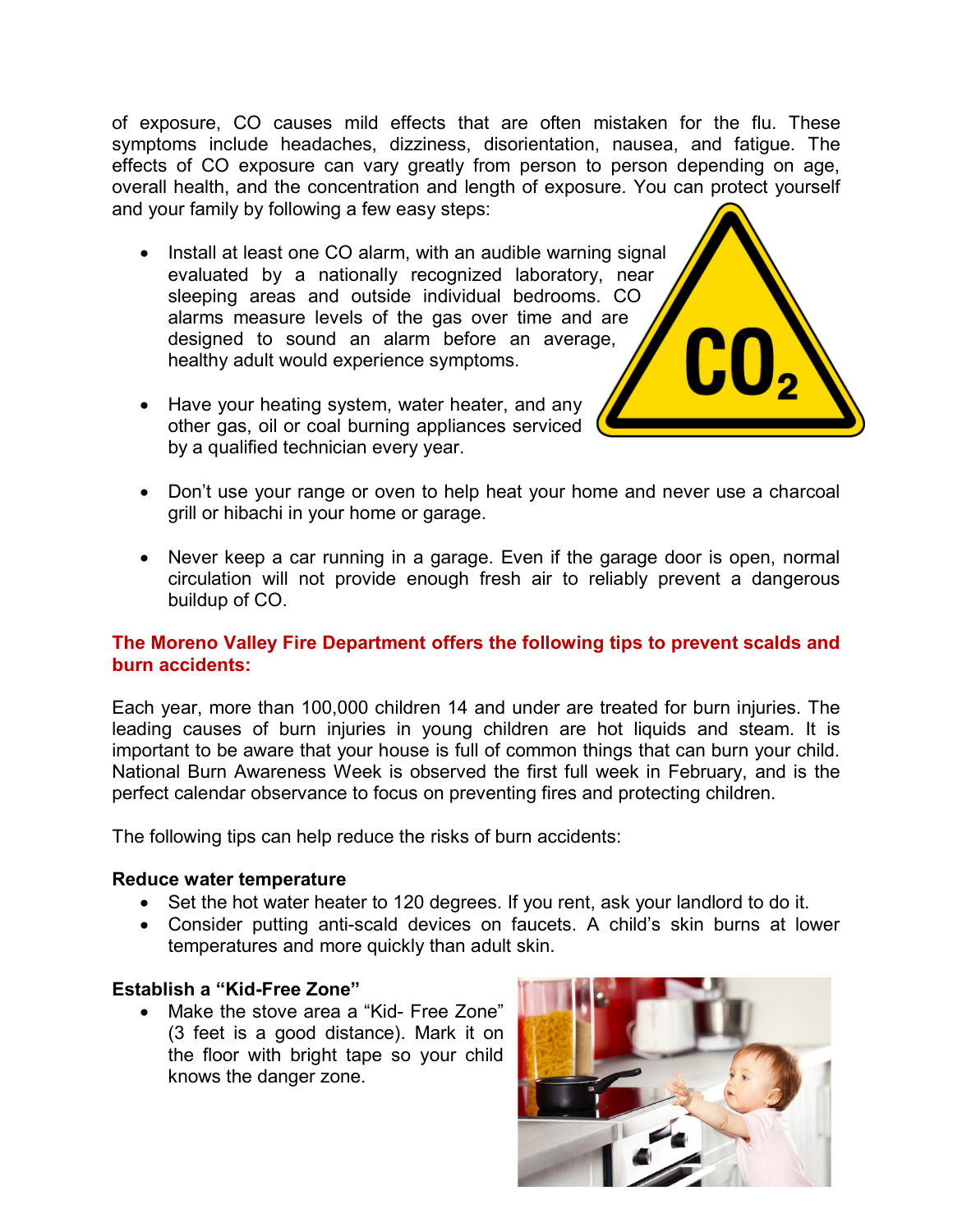- Always stay in the kitchen when your children are there.
- Do not hold children while cooking or while carrying hot foods or liquids.
- Cook with pots and pans on back burners; turn handles away from the front.
- Do not place hot foods or liquids near the counter or table's edge.

## **Test food and drink temperature**

- Taste cooked food and heated liquids to make sure they're not too hot.
- Never microwave a baby's bottle. Drinks heated in a microwave may be much hotter than their containers.

#### **Remove items that burn**

- Teach your child to never touch matches or lighters. Store these items in locked cabinets and do not use these items for fun —children can imitate you.
- Keep children away from candles and other open flames.
- Keep cords out of your children's reach.

# **The Moreno Valley Fire Department would like to offer important flood preparedness information:**

The Office of Emergency Management would like to remind everyone floods are one of the most common hazards in Riverside County. They can cause injury, death property damage and even contaminate drinking water and cause electrical disruptions which can severely impact the City of Moreno Valley. All floods are not alike and can develop slowly over time but can also progress very quickly in just a few minutes. Flash floods often have a dangerous wall of rapidly moving water that carries rocks, mud, and debris and can sweep away anything in its path. Be aware of flood hazards no matter where you live, but



especially if you live in low lying areas, near water or even near flood prone areas or intersections. Do not attempt to cross an area or intersection that appears to be flooded but rather find an alternate route of travel.

## **Before the Flood Warning or Watch**

Be prepared to respond to flooding by taking the following actions before rains and flooding begin:

- Assemble emergency supply kits for your home, workplace, and vehicle.
- Store a seven-day supply of food and water (at least one gallon per person, per day) in closed, clean containers.
- Gather filled sandbags.
- Be sure to have plastic sheeting on hand.